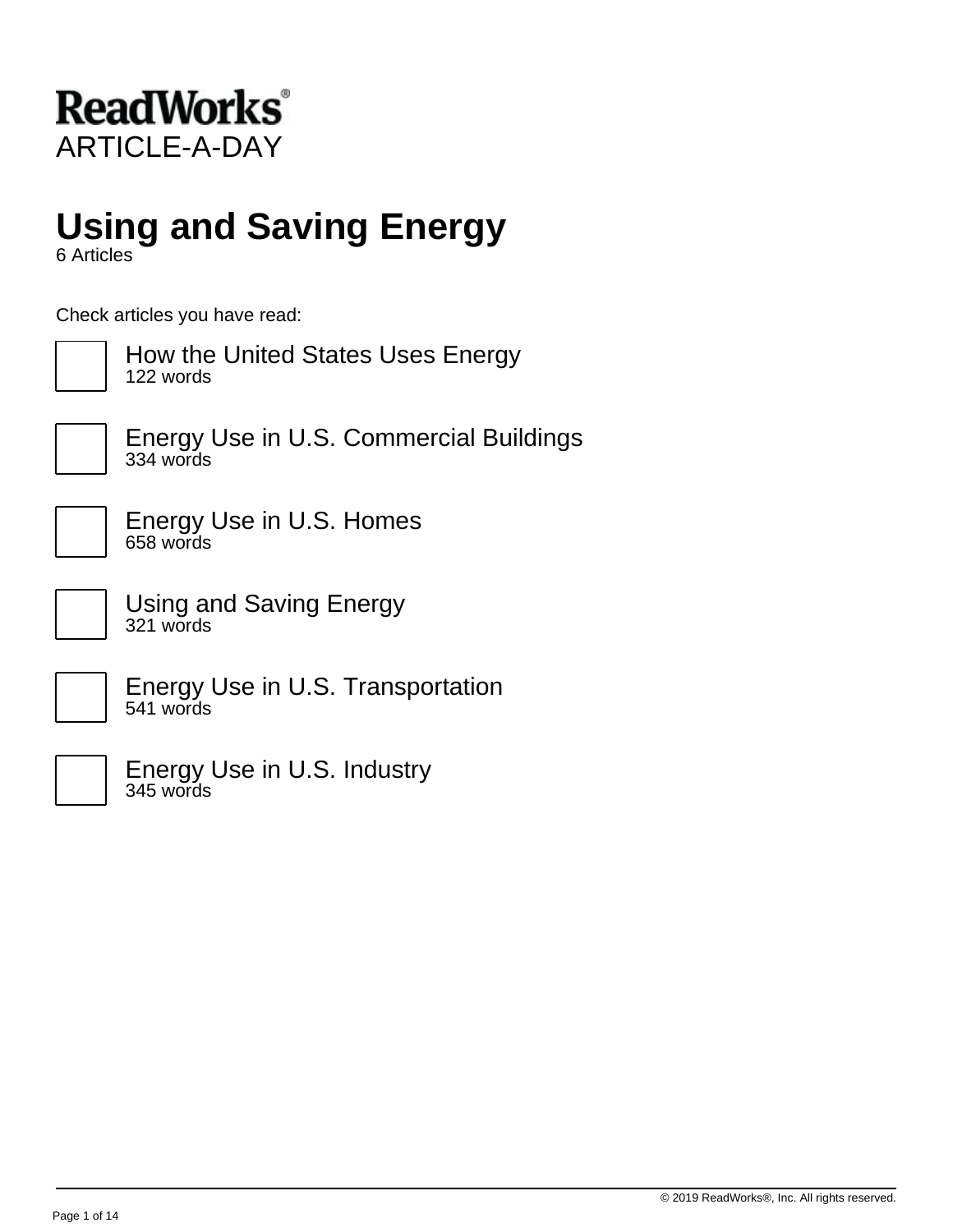# **How the United States Uses Energy**

**This text is taken from the U.S. Energy Information Administration's Kids Page.**

The United States is a highly developed and industrialized society. Americans use a lot of energy in homes, in businesses, and in industry. Americans also use energy for personal travel and for transporting goods. There are five energy consuming sectors:

- · The industrial sector includes facilities and equipment used for manufacturing, agriculture, mining, and construction.
- · The transportation sector includes vehicles that transport people or goods, such as cars, trucks, buses, motorcycles, trains, aircraft, boats, barges, and ships.
- · The residential sector consists of homes and apartments.
- · The commercial sector includes offices, malls, stores, schools, hospitals, hotels, warehouses, restaurants, and places of worship and public assembly.
- · The electric power sector consumes primary energy to generate most of the electricity consumed by the other four sectors.

Share of total U.S. energy consumed by end-use sector



(April 2016), preliminary data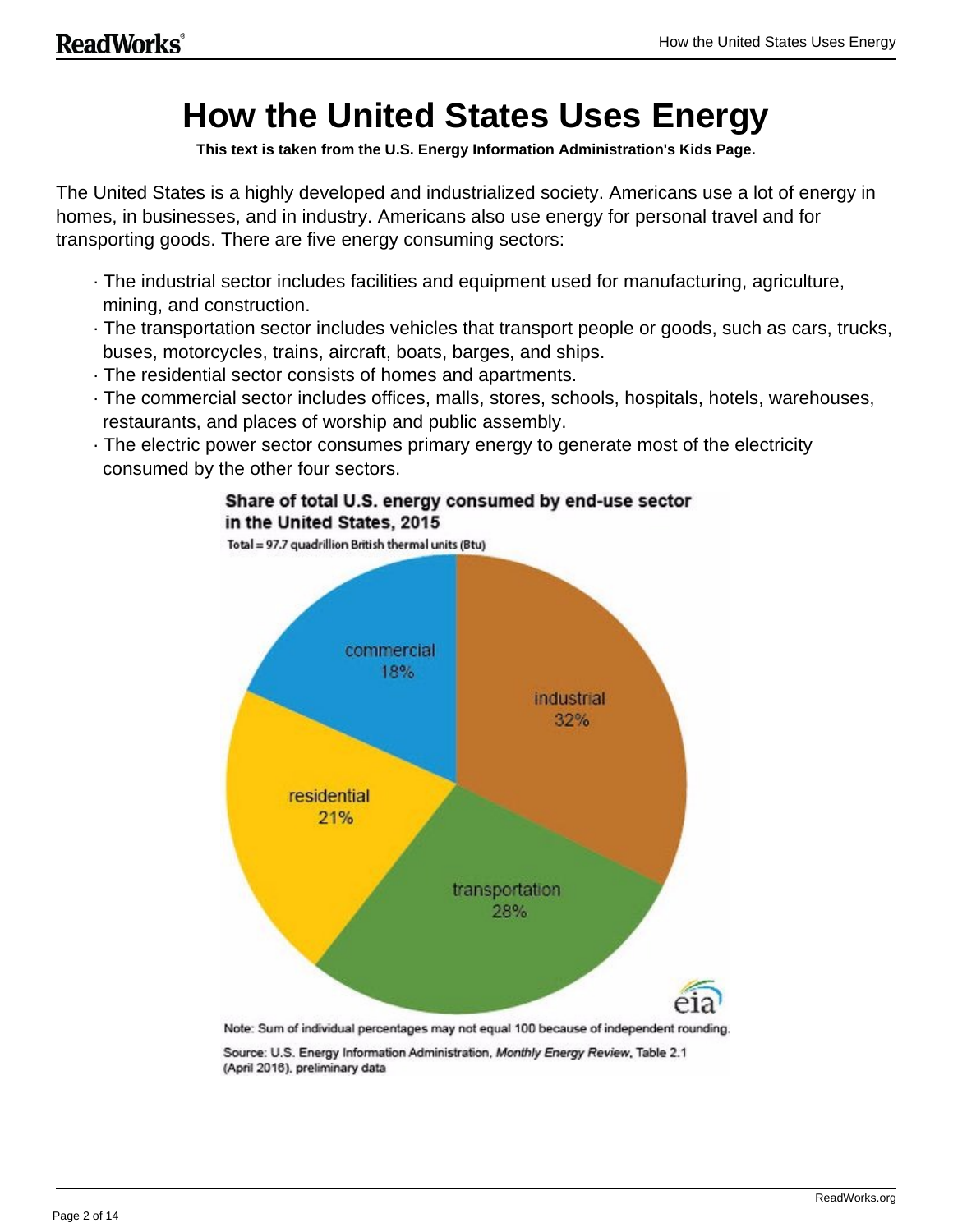# **Energy Use in U.S. Commercial Buildings**

**This text is taken from the U.S. Energy Information Administration's Kids Page.**

How do commercial buildings - like offices, hospitals, schools, places of worship, warehouses, hotels, barber shops, libraries, shopping malls - use energy?

Commercial buildings include a variety of building types-offices, hospitals, schools, police stations, places of worship, warehouses, hotels, and shopping malls. Different commercial building activities have unique energy needs but, as a whole, space heating accounted for about 25% of the total energy use in commercial buildings in 2012.



Source: U.S. Energy Information Administration, 2012 Commercial Building Energy Consumption Survey: Energy Usage Summary, Table 1 (March 2016)

# **Types of energy used in commercial buildings**

Electricity and natural gas are the most common energy sources used in commercial buildings. Most individual commercial buildings have their own heating and cooling systems. However, some commercial buildings are supplied by district energy systems. When there are many buildings close together, like on a college campus or in a big city, it is sometimes more efficient to have a central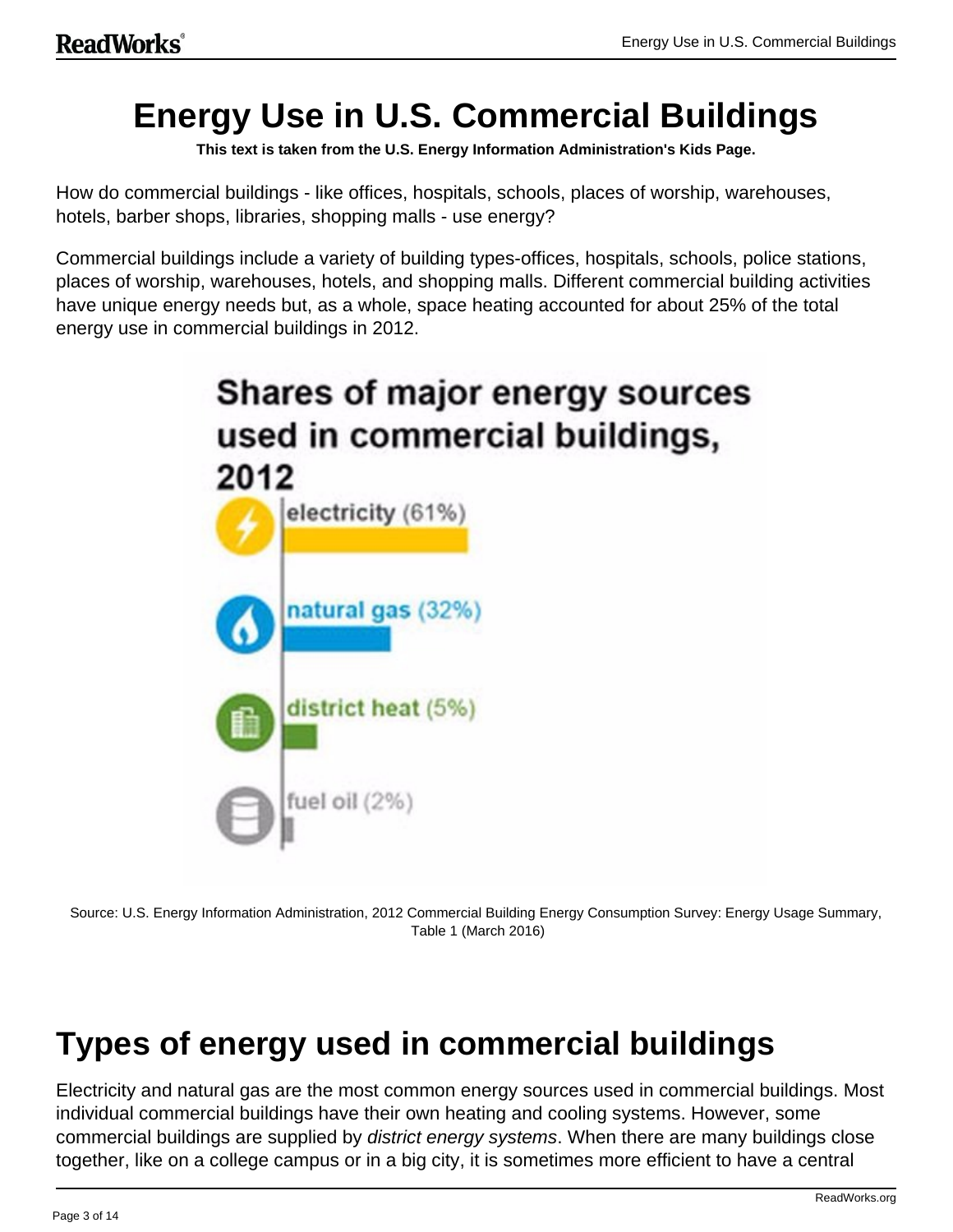### **ReadWorks**<sup>®</sup>

heating and cooling plant that distributes steam, hot water, or chilled water to all of the different buildings. District energy systems may also produce electricity along with heating and cooling energy. District energy systems generally use fossil fuels (coal, natural gas, or fuel oil), although some use renewable sources of energy (biomass, geothermal, solar, and wind energy).

# **Energy use by type of building**

Of all the commercial building types, mercantile and service buildings use the most total energy. Other commercial users of energy include offices, schools, health care and lodging facilities, food establishments, and many others.

The top five energy-consuming building categories used about half of the energy consumed by all commercial buildings in 2012, and they include the following types of buildings:

- **· Mercantile and service** (15% of total energy consumed by commercial buildings)
	- · Malls and stores
	- · Car dealerships
	- · Dry cleaners
	- · Gas stations
- **· Office** (14% of consumption)
	- · Professional and government offices
	- · Banks
- **· Education** (10% of consumption)
	- · Elementary, middle, and high school
	- · Colleges
- **· Health care** (8% of consumption)
	- · Hospitals
	- · Medical offices
- **· Lodging** (6% of consumption)
	- · Hotels
	- · Dormitories
	- · Nursing homes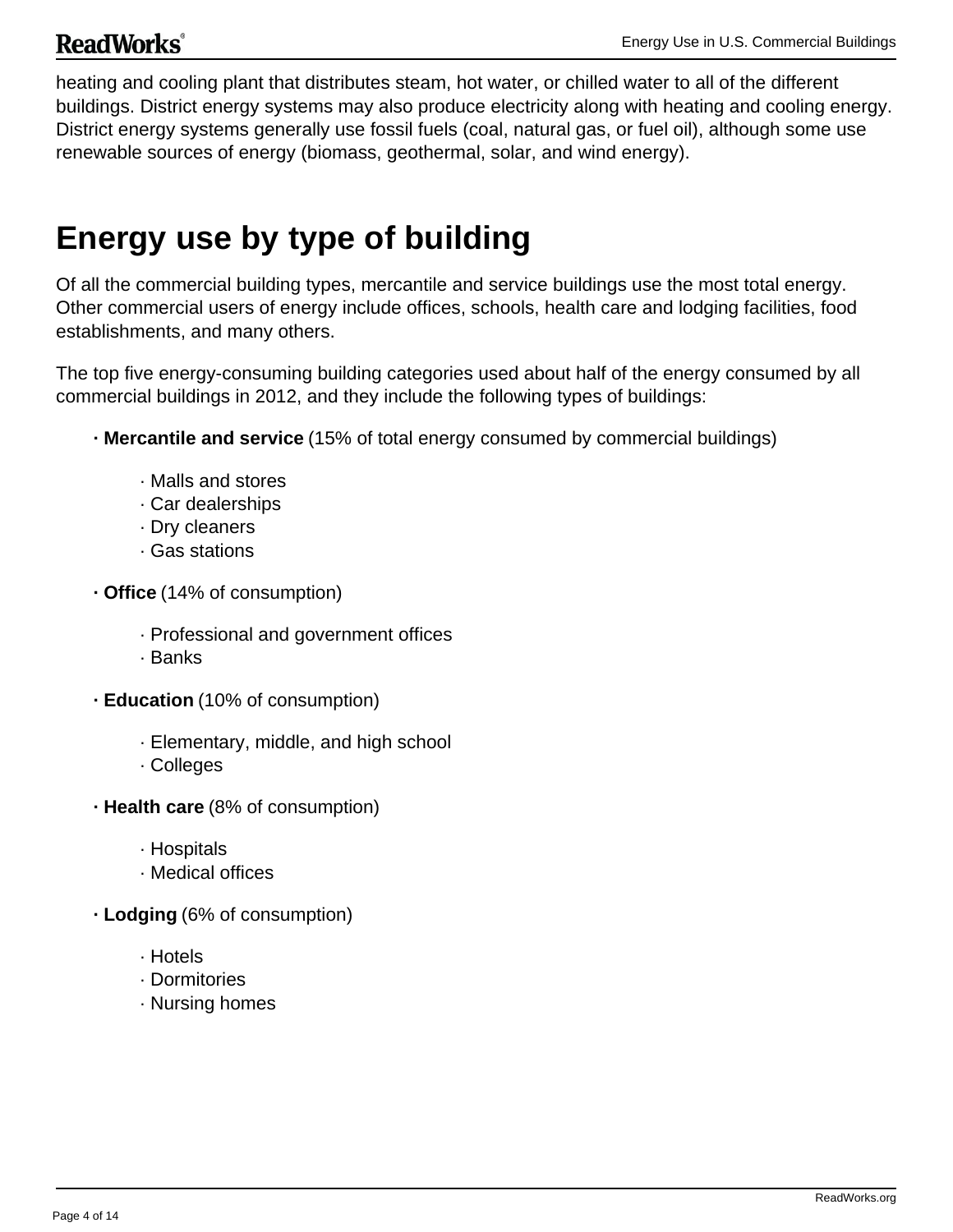# **Energy Use in U.S. Homes**

**This text is taken from the U.S. Energy Information Administration's Kids Page.**

What uses more energy in our homes - heating, cooling, lighting, or powering electronics like TVs, computers, and MP3 players? And, do houses in the United States use more electricity or natural gas?

The ability to heat and cool is one important accomplishment of modern technology. Our ovens, freezers, and homes can be kept at any temperature we choose, a luxury that wasn't possible 100 years ago. But keeping our homes comfortable uses a lot of energy.

Lighting is also essential to a modern society. Lights have revolutionized the way we live, work, and play. Most homes still use the traditional incandescent bulbs invented by Thomas Edison. These bulbs convert only about 10% of the electricity they use into light; the other 90% is converted into heat. In 1879, the average bulb produced only 14 lumens (a measure of the quantity of light) per watt, compared to about 17 lumens per watt from modern incandescent bulbs. By adding halogen gases, the efficiency can be increased to 20 lumens per watt.

Compact fluorescent bulbs, or "CFLs," have made inroads into home lighting systems in the last few years. These bulbs last much longer and use much less energy than incandescent bulbs, producing significant savings over the life of the bulb.

Appliances such as refrigerators, washing machines, and dryers are also more energy efficient than they used to be. Congress passed the National Appliance Energy Conservation Act in 1990 that requires new appliances to meet strict energy efficiency standards. Learn what it means to be energy efficient.

The amount of energy we use in our homes mainly depends on the climate where we live and the types and number of energy consuming devices we use. The pie chart on the right shows the major energy uses in homes in 2009, when most energy use was for space heating (42%), followed by electronics, lighting and other appliances (30%), water heating (18%), air conditioning (6%), and refrigeration (5%).

The number and variety of ways we use energy in homes is changing rapidly. Energy use for air conditioning has doubled since 1980. U.S. households currently plug in more appliances and electronics at home than ever before. While refrigerators and cooking equipment have long been standard in homes, the ownership of appliances such as microwaves, dishwashers, and clothes washers and dryers has increased over the past 30 years.

It is increasingly common for homes to use multiple



How Energy Is Used in Homes (2009)\*

\* 2009 is the most recent year for which data are available.

Source: U.S. Energy Information Administration, Residential Energy Consumption Survey (RECS) 2009.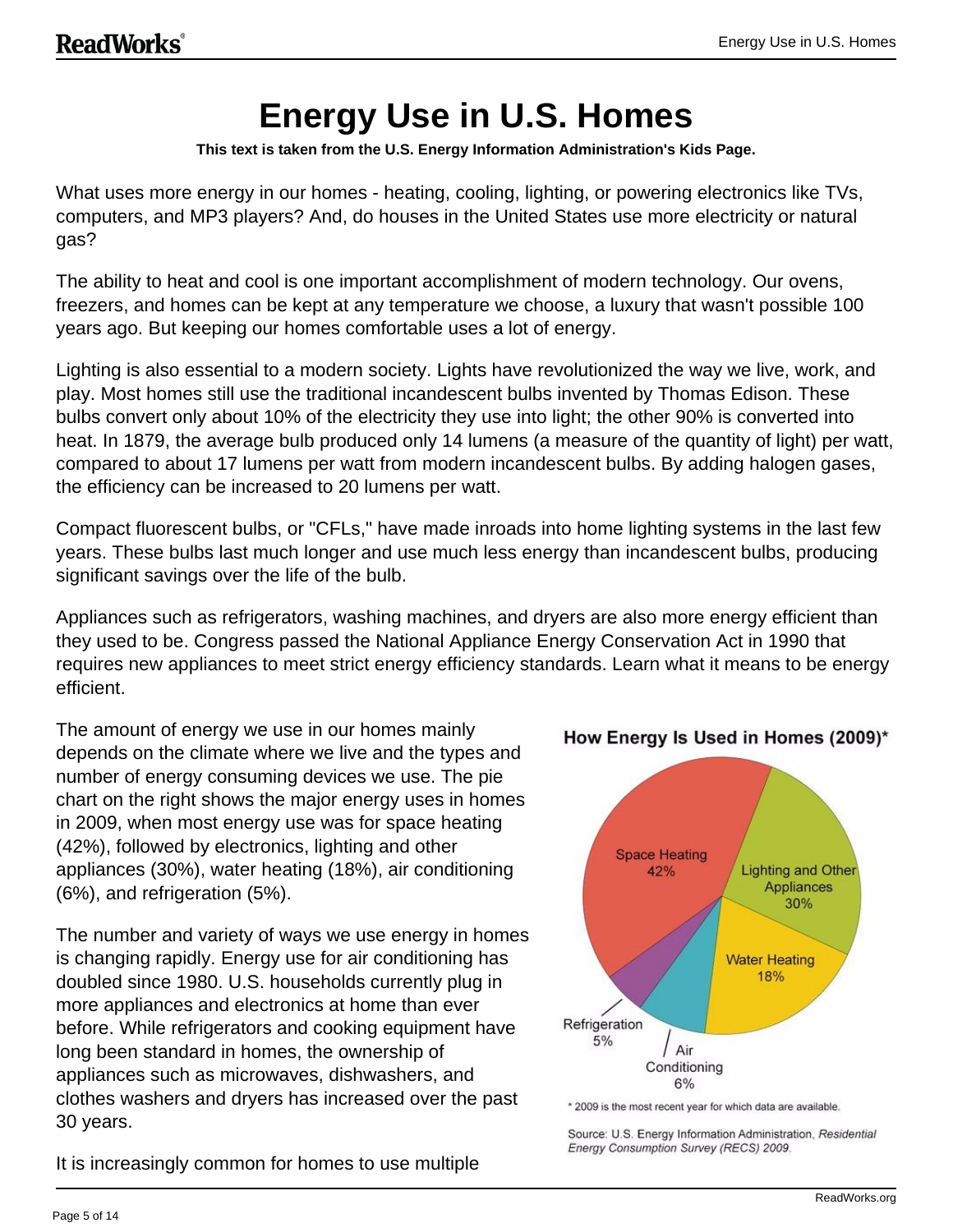### **ReadWorks**<sup>®</sup>

televisions and computers. Additionally, the home electronics market is constantly innovating, and new products such as DVRs, game systems, and rechargeable electronic devices are becoming ever more integral to our modern lifestyle. As a result of these changes, appliances and electronics (including refrigerators) now account for nearly one-third of all energy used in homes.

# **Types of Energy Used In Homes**

Natural gas and electricity are the most-consumed energy sources in U.S. homes, followed by heating oil, and propane. Natural gas and heating oil (fuel oil) are used mainly for home/space heating. Space heating accounts for the largest share of the energy used in U.S. homes. Electricity, which is used for heating and cooling, also lights our homes and runs almost all of our appliances including refrigerators, toasters, and computers. Many homes in rural areas use propane for heating, while others use it to fuel their barbecue grills.

# **Regional Consumption Data Reflect Population Shifts and Climate**

In the late 1990s, homes in the South Census Region surpassed the Midwest in consuming the most energy in the United States. This shift reflects the economic boom in the region, which stimulated U.S. migration to the South and the construction of more and larger homes. In 2009, homes in the South consumed 3.22 quadrillion Btu, about 3% of the country's total energy use and about 32% of energy used in homes.

Due to the longer heating seasons, the Northeast and Midwest regions still, consume the most energy per household, at 108 and 112 Million Btu per household in 2009, respectively.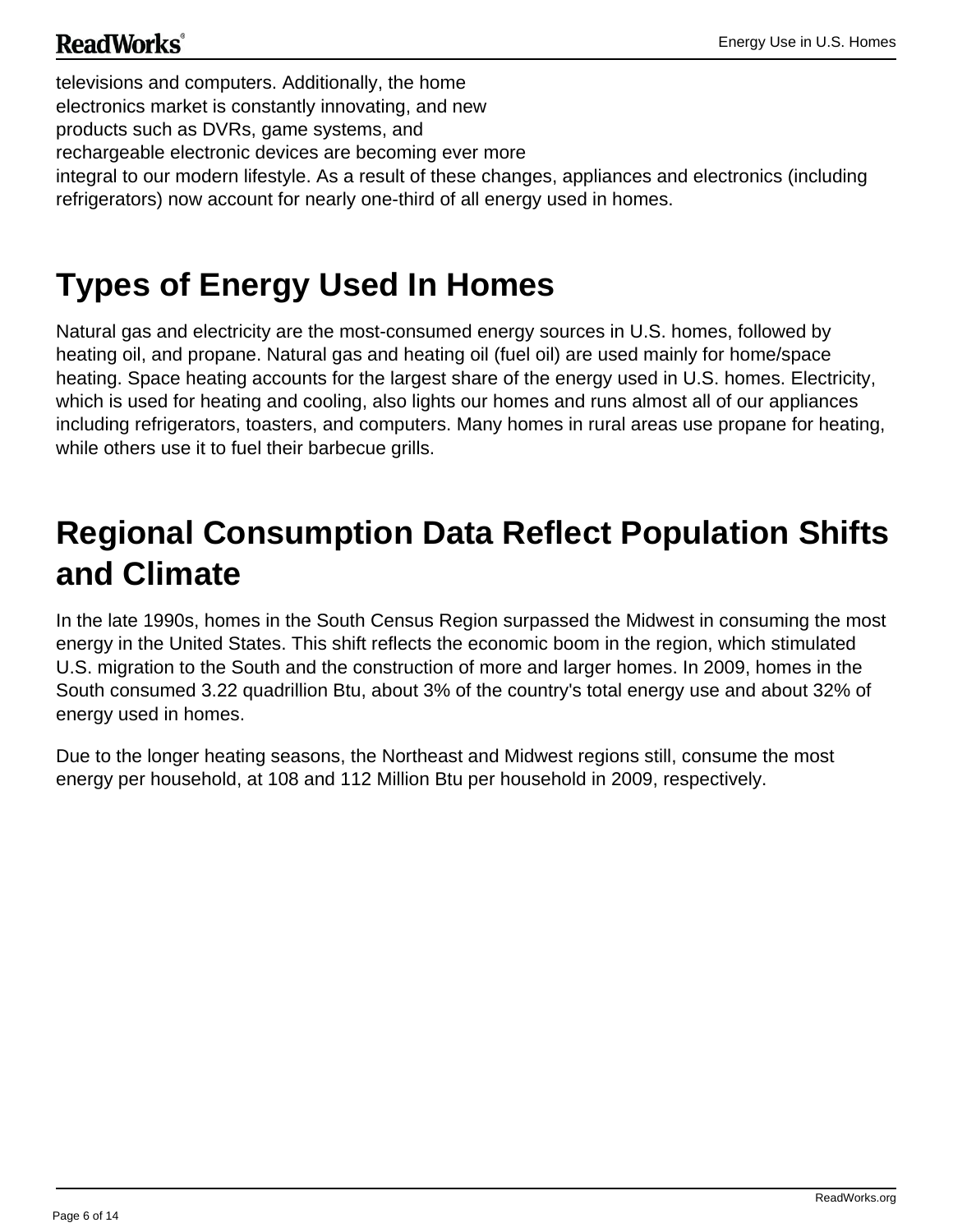

### Total Home Energy Use By Region, 1980-2009

Source: U.S. Energy Information Administration, Residential Energy Consumption Survey (RECS) 1980-2009.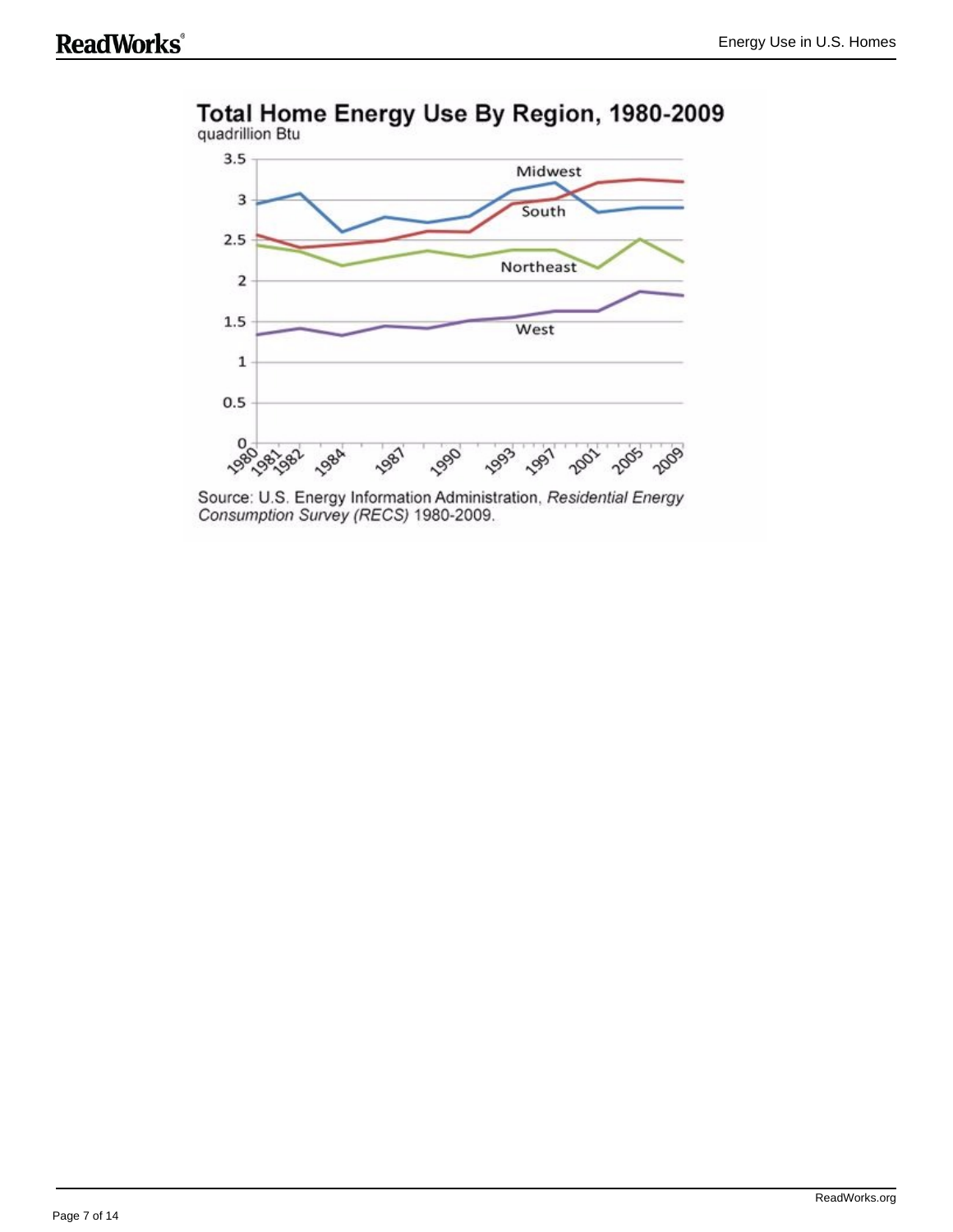# **Using and Saving Energy**

**This text is taken from the U.S. Energy Information Administration's Kids Page.**

# **Saving Energy**

What can I do to save energy? What is the difference between **energy conservation** and **energy efficiency**?

### **Everyone uses energy**

People use energy each day for transportation, cooking, heating and cooling rooms, manufacturing, lighting, entertainment, and many other uses. The choices people make about how they use energy -turning machines off when they're not using them or choosing to buy fuel-efficient vehicles and energy -efficient appliances-affects the environment and everyone's lives.

#### **Efficiency and conservation are different but related**

The terms energy efficiency and energy conservation have distinct meanings:

- **· Energy efficiency** is using technology that requires less energy to perform the same function. Using a compact fluorescent light bulb that requires less energy instead of using an incandescent bulb to produce the same amount of light is an example of energy efficiency.
- **· Energy conservation** is any behavior that results in the use of less energy. Turning the lights off when leaving the room and recycling aluminum cans are both ways of conserving energy.

# **Recycling**

It almost always takes less energy to make a product from recycled materials than it does to make it from new materials.

Recycling is the process of collecting and processing materials that would otherwise be thrown away as trash and turning them into new products. Recycling often saves energy and natural resources.

Natural resources include land, plants, minerals, and water. When we use materials more than once, we conserve natural resources.

#### **Recycling saves energy in the production of new products**

Making a product from recycled materials almost always requires less energy than it does to make the product from new materials. For example, using recycled aluminum cans to make new aluminum cans uses 95% less energy than using bauxite ore, the raw material aluminum is made from.

Recycling paper saves trees and water. For every one ton of paper made from recycled paper, it saves up to 17 trees and uses 50% less water.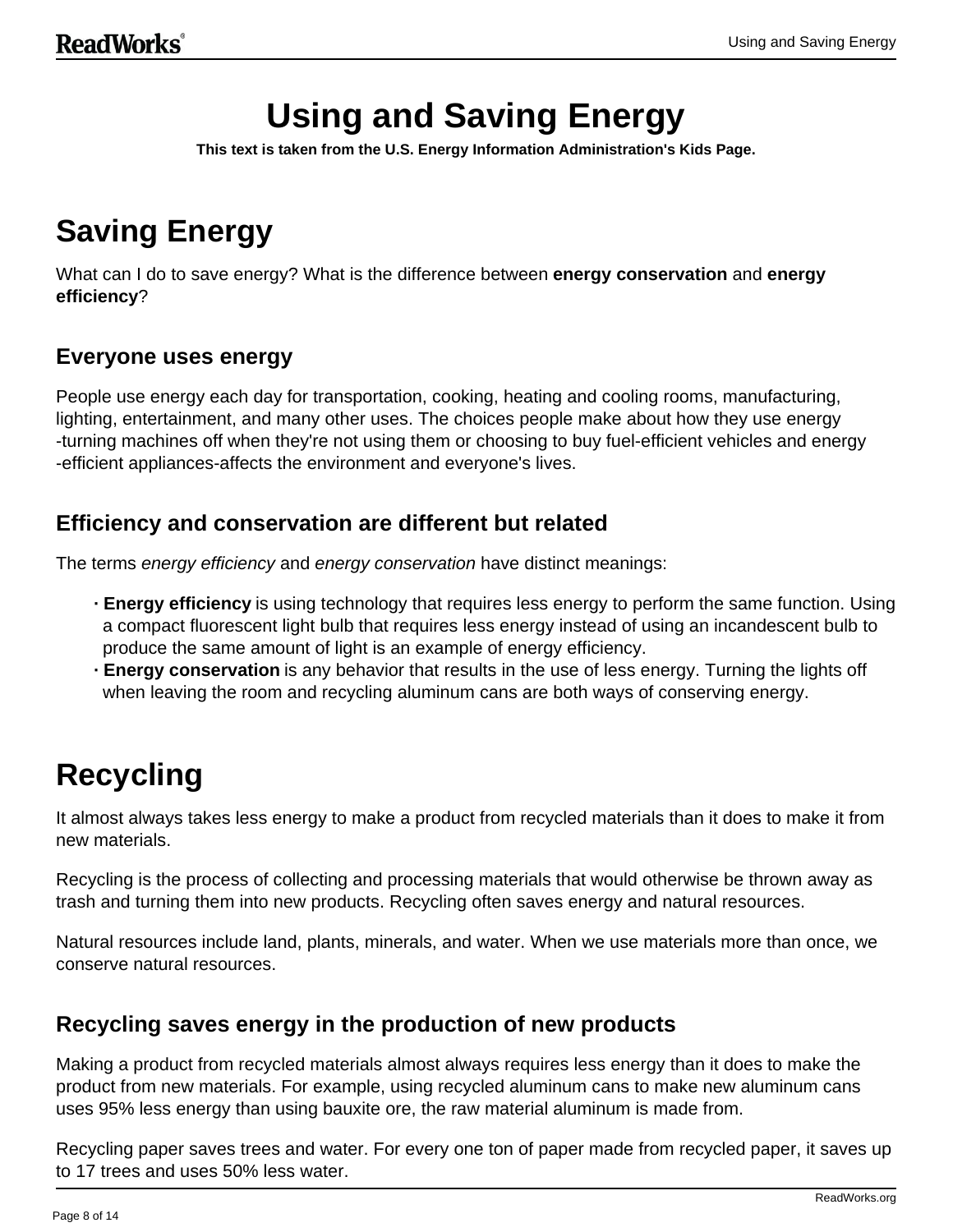# **Energy Use in U.S. Transportation**

**This text is taken from the U.S. Energy Information Administration's Kids Page.**

All together, [people in the United States] drive [their] cars, motorcycles, trucks, and buses about 3 trillion miles per year. Combined, gasoline and diesel make up 84% of all of the energy used for transportation.

The United States is a nation on the move. About 28% of all the energy that people in the United States consume goes to transporting people and goods from one place to another.

# **Different types of energy sources (or fuels) are used for transportation in the United States**

- · Petroleum products: made from crude oil and liquids from natural gas processing including gasoline, diesel fuel, jet fuel, residual fuel oil, and propane
- · Biofuels: ethanol and biodiesel
- · Natural gas
- · Electricity (produced from many different energy sources)



### Share of total U.S. energy used for transportation, 2015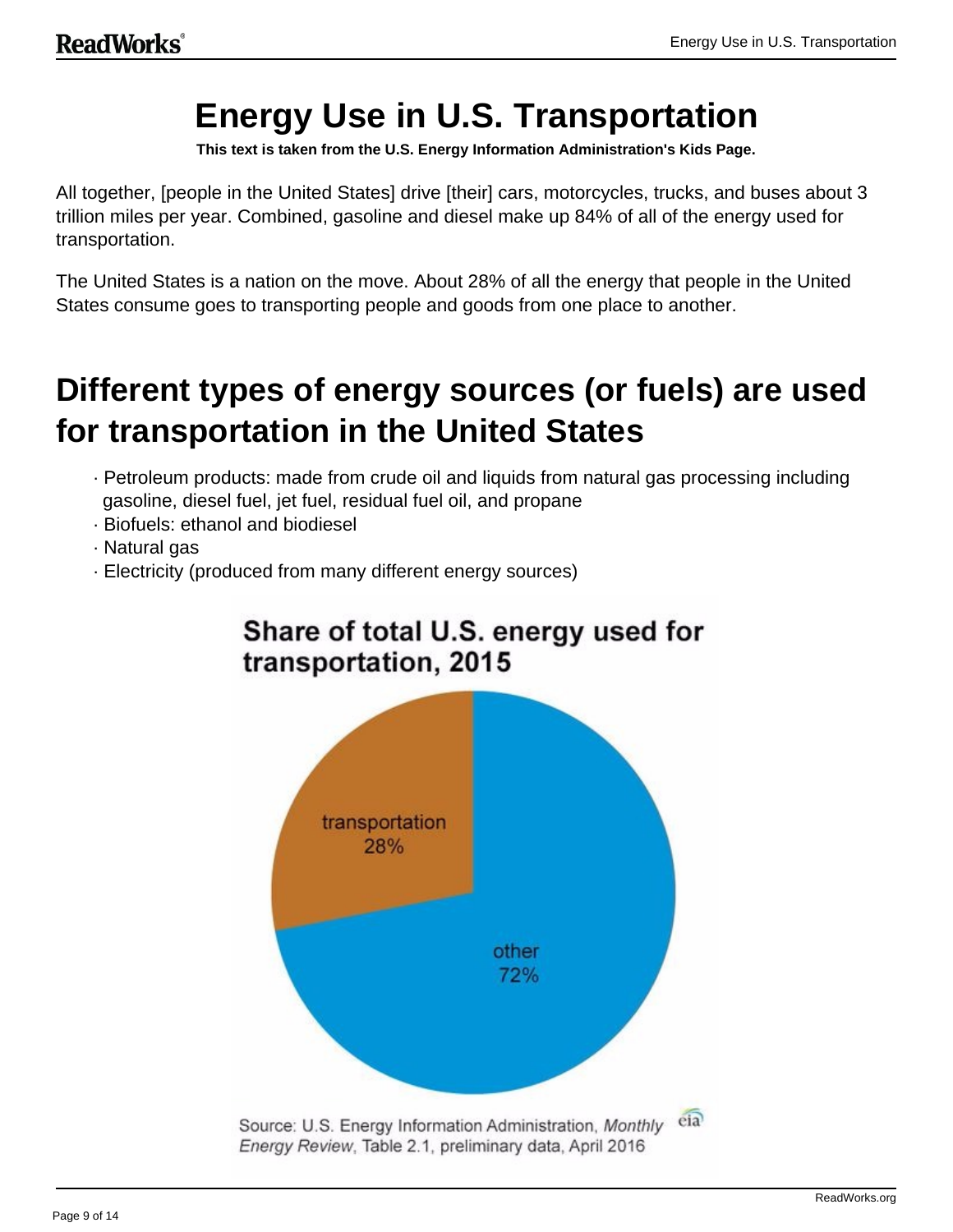### **ReadWorks**<sup>®</sup>

## **Energy sources are used in several major ways**

- · Gasoline is used in cars, motorcycles, light trucks, and boats. Aviation gasoline is used in many types of airplanes.
- · Diesel fuel (or distillate fuel) is used mainly by trucks, buses, and trains, and in boats and ships.
- · Kerosene is used in jet airplanes and some types of helicopters.
- · Residual fuel oil is used in ships.
- · Biofuels are added to gasoline and diesel fuel.
- · Natural gas is used as compressed natural gas and liquefied natural gas in cars, buses, and trucks. Most of the vehicles that use natural gas are in government and private vehicle fleets.
- · Natural gas is also used to operate compressors to move natural gas in pipelines.
- · Propane (a hydrocarbon gas liquid) is used in cars, buses, and trucks. Most of the vehicles that use propane are in government and private vehicle fleets.
- · Electricity is used by public mass transit systems and by electric vehicles.



### U.S. transportation energy sources/fuels, 2015<sup>1</sup>

# **Petroleum is the main source of energy for transportation**

In 2015, petroleum products provided about 92% of the total energy the U.S. transportation sector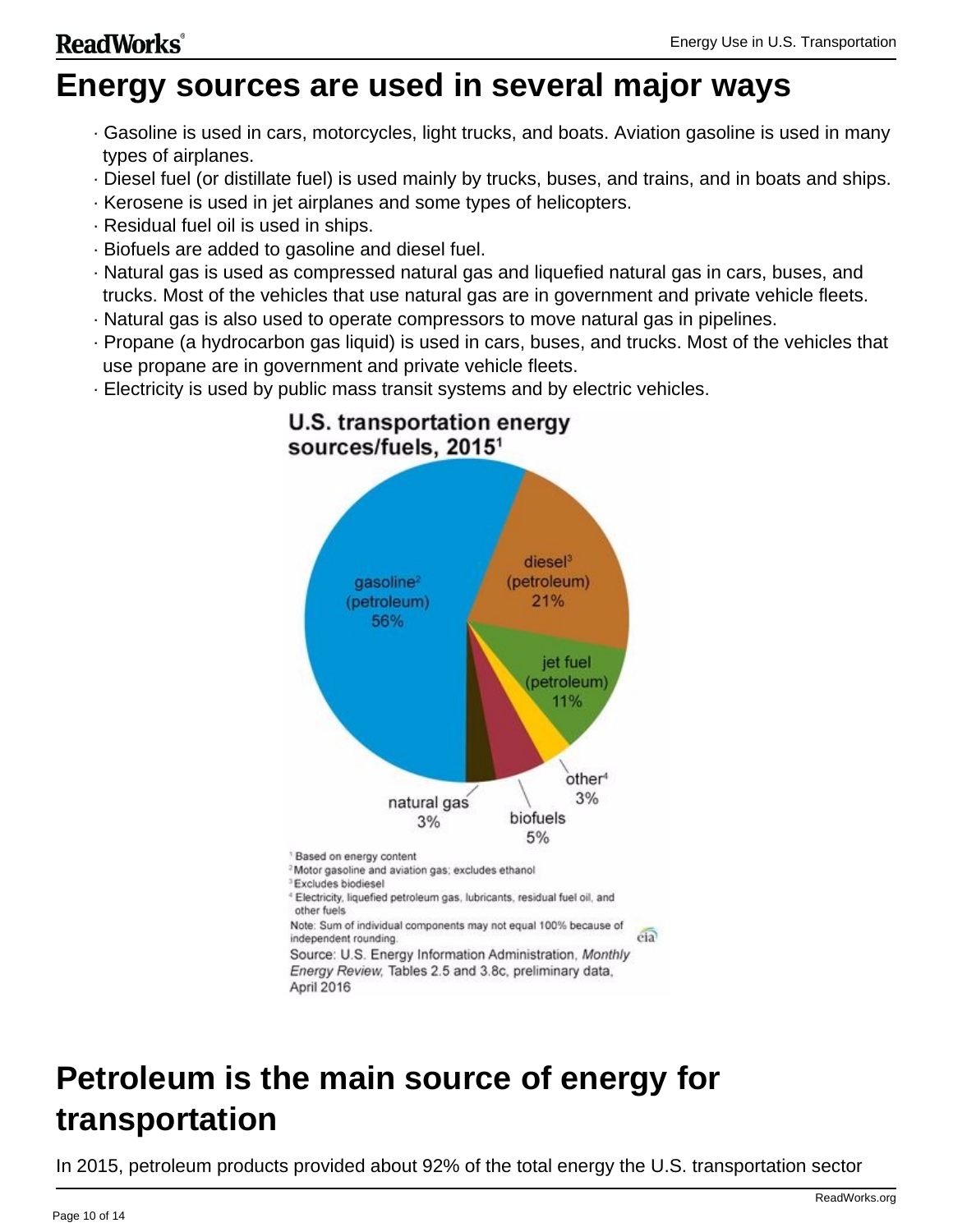used. Biofuels, such as ethanol and biodiesel, contributed about 5% of the total energy the transportation sector used, and natural gas contributed about 3%. Electricity provided less than 1% of the total energy used.

# **Gasoline is the most commonly used U.S. transportation fuel**

Gasoline is the dominant transportation fuel in the United States. Gasoline (excluding fuel ethanol) accounted for 56% of total U.S. transportation energy use in 2015. When the ethanol that is blended with petroleum gasoline to make finished motor gasoline is included in the percentage share, gasoline's share goes up to about 60% of total transportation energy use in 2015. Gasoline (including fuel ethanol) consumption for transportation averaged about 9 million barrels (379 million gallons) per day. (About 6 million gallons per day of gasoline were consumed for uses other than for transportation.)

## **Biofuels are added to petroleum fuels**

Ethanol and biodiesel were actually some of the first fuels used in automobiles, but they were replaced by gasoline and diesel fuel. Today, most of the biofuels used in vehicles are added to gasoline and diesel fuel. Government incentives and mandates contributed to large increases in the use of biofuels in the United States over the past several decades. The amount of fuel ethanol added to motor gasoline consumed for transportation went from about 1 billion gallons in 1995 to about 14 billion gallons in 2015. Biodiesel consumption increased from 10 million gallons in 2001 to about 1.5 billion gallons in 2015.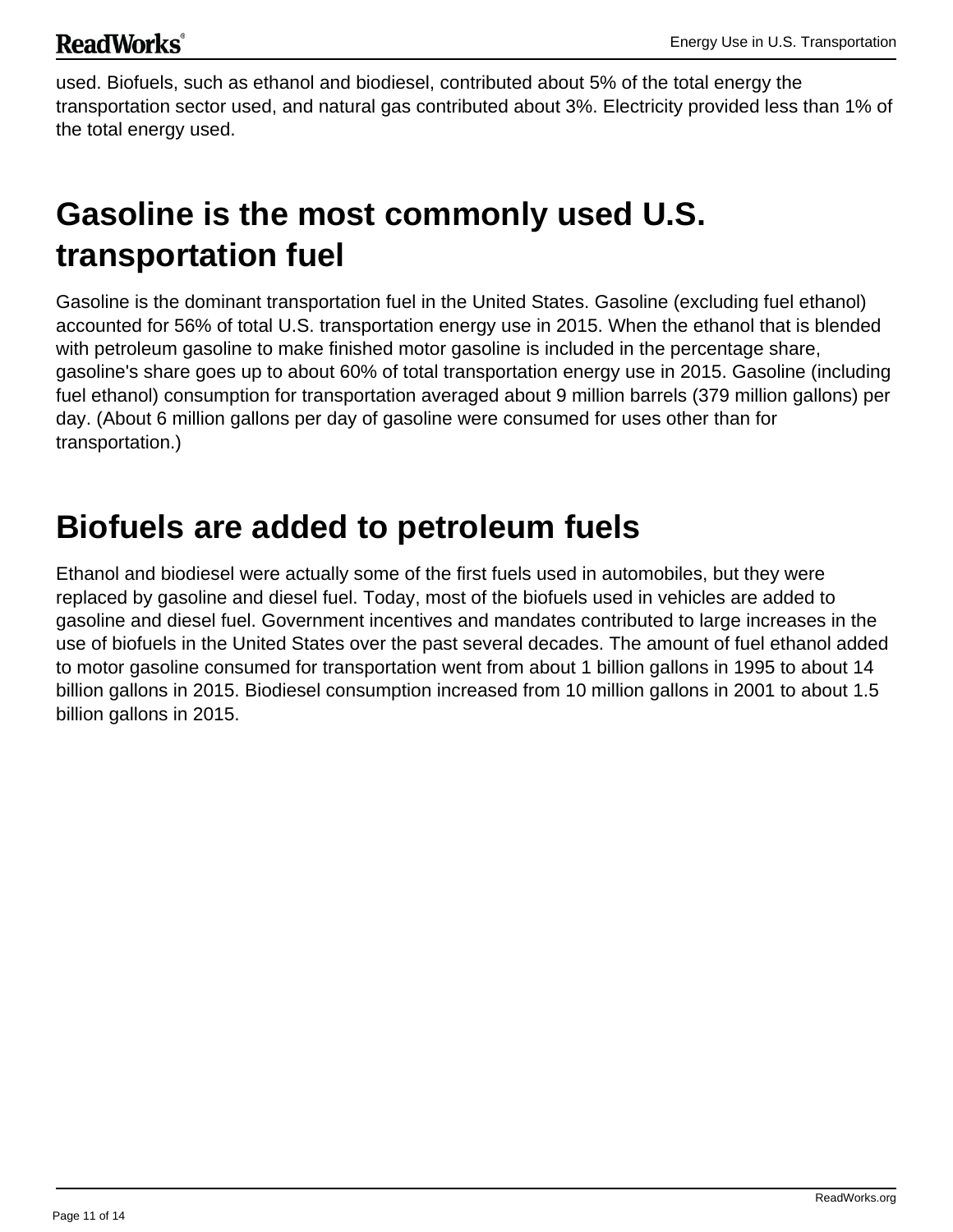# **Energy Use in U.S. Industry**

**This text is taken from the U.S. Energy Information Administration's Kids Page.**

More energy is consumed for industry and manufacturing than for any other purpose. What industries use more energy - refining, chemical, paper, or metal industries?

The United States is a highly industrialized country. Industry accounts for about one-third of the energy used in the country.

There [is] a variety of different energy sources used in the industrial sector. Energy sources can be used as boiler fuel, which is used to generate steam or hot water. Energy sources can also be used in process heating, which is used to raise the temperature of products in the manufacturing process. Energy sources are also used as feedstocks to make products.

## **Industry uses many energy sources**

In the manufacturing sector, the predominant energy sources are natural gas and electricity (a secondary source).

Manufacturers also use several other energy sources for heat, power, and electricity generation:

- · Steam
- · Pulping liquor from paper making
- · Agricultural waste
- · Tree wood
- · Wood residues from mill processing
- · Wood-related and paper-related refuse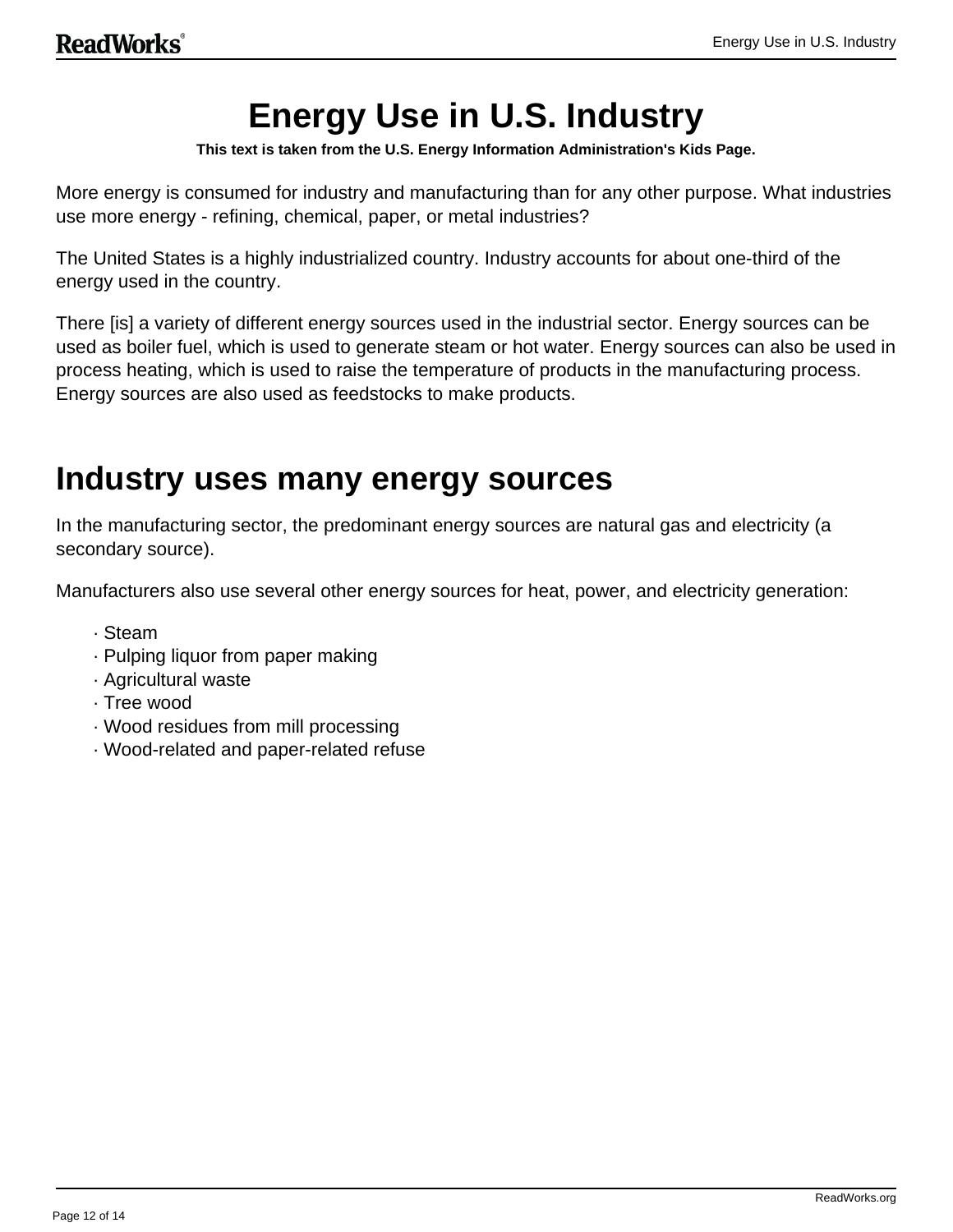### Sources of energy used for industry and manufacturing, 2010'



Other energy sources account for 38% of the energy manufacturers' use of heat, power, and electricity generation. Included in these sources are steam, pulping liquor from paper making, agricultural waste, tree wood, wood residues from mill processing, and wood -related and paper-related refuse.

# **Energy use by type of industry**

Every industry uses energy, but there are a handful of energy-intensive industries that use most of the energy consumed by the industrial sector.

The petroleum refining industry is the largest industrial consumer of energy, followed closely by the chemical industry. The refining, chemical, paper, and metal industries combine to use 96% of energy feedstocks; 60% of energy consumed for heat, power, and electricity generation; and 78% of total energy use.